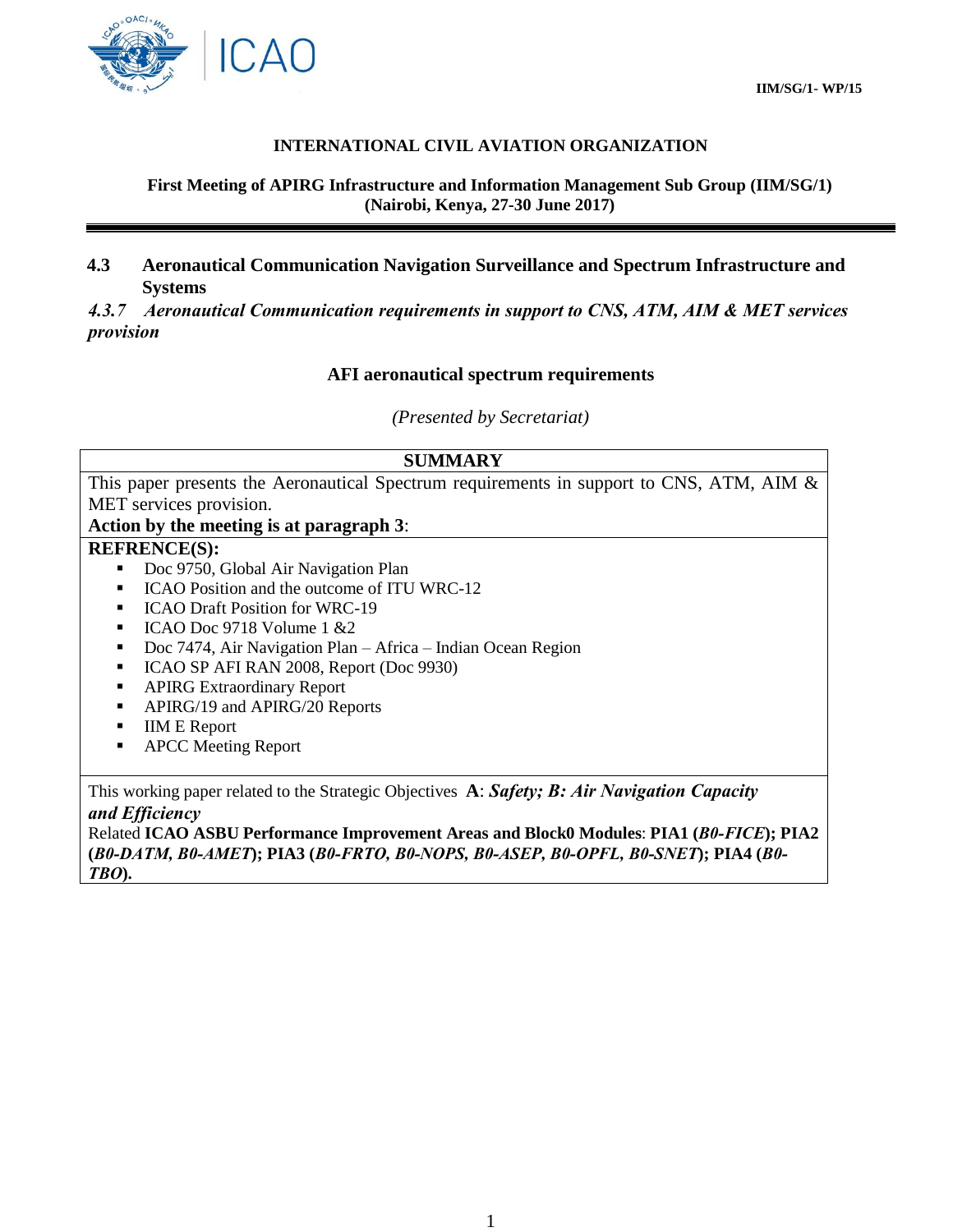

# **1. INTRODUCTION**

- 1.1 The effective use of aeronautical radio frequency spectrum is dependent on the expert technical planning of the frequency assignments used by the various services and systems. This process will require coordination between the civil aviation and telecommunications authorities and their respective operational units.
- 1.2 Efficient use of aeronautical frequency spectrum is critical to supporting air traffic service (ATS) operations, to enable ATS personnel and flight crews in making effective decisions to achieve safe, orderly and efficient flow of air traffic in all phase of flight.
- 1.3 APIRGs 19, 20, CNS/SG/5 and CNS/SG/6 and the IIM Sub-Group meetings reviewed the status of aeronautical frequency spectrum coordination action in the framework of AFI Frequency Management Group (AFI/FMG) and the VSAT C band protection.

# **2. DISCUSSION**

2.1 The safety of air operation is dependent on the availability of reliable communication and navigation services. Current and future communication, navigation and surveillance/air traffic management (CNS/ATM) provisions are highly dependent upon sufficient availability of radio frequency spectrum that can support the high integrity and availability requirements associated with aeronautical safety systems, and demand special conditions to avoid harmful interference to these systems.

2.2 The Aeronautical Spectrum requirements in support to CNS, ATM, AIM and MET are defined by the Handbook on radio Frequency Spectrum requirements for Civil Aviation (Doc. 9718 Vol. 1), the forthcoming relevant document under development by the ICAO Communication Panel and the provision of the AFI Air Navigation Plan (AFI/RAN Abuja 1997).

2.3 In support to the safety aspects related to the use of radio frequency spectrum by aviation, **Article 4.10** of the Radio regulations states that "ITU Member States recognize that the safety aspect of radio navigation and other safety services require special measures to ensure their freedom from harmful interference''. In particular, compatibility of aeronautical safety services with co-band or adjacent band aeronautical non-safety service or non-aeronautical services must be considered with extreme care in order to preserve the integrity of the aeronautical safety services.

2.4 The ICAO Position for the ITU WRC-19 was initially developed in 2016 with the assistance of the Frequency Spectrum Management Panel (FSMP) and was reviewed by the Air Navigation Commission at the fourth meeting of its 203rd Session on 24 November 2016. Following the review by the Commission, it was submitted to ICAO Contracting States and relevant international organizations for comment. After a further review of the ICAO Position in the light of the comments received by the Commission on 9 May 2017, the ICAO Position was reviewed and approved by the ICAO Council on 19 June 2017.